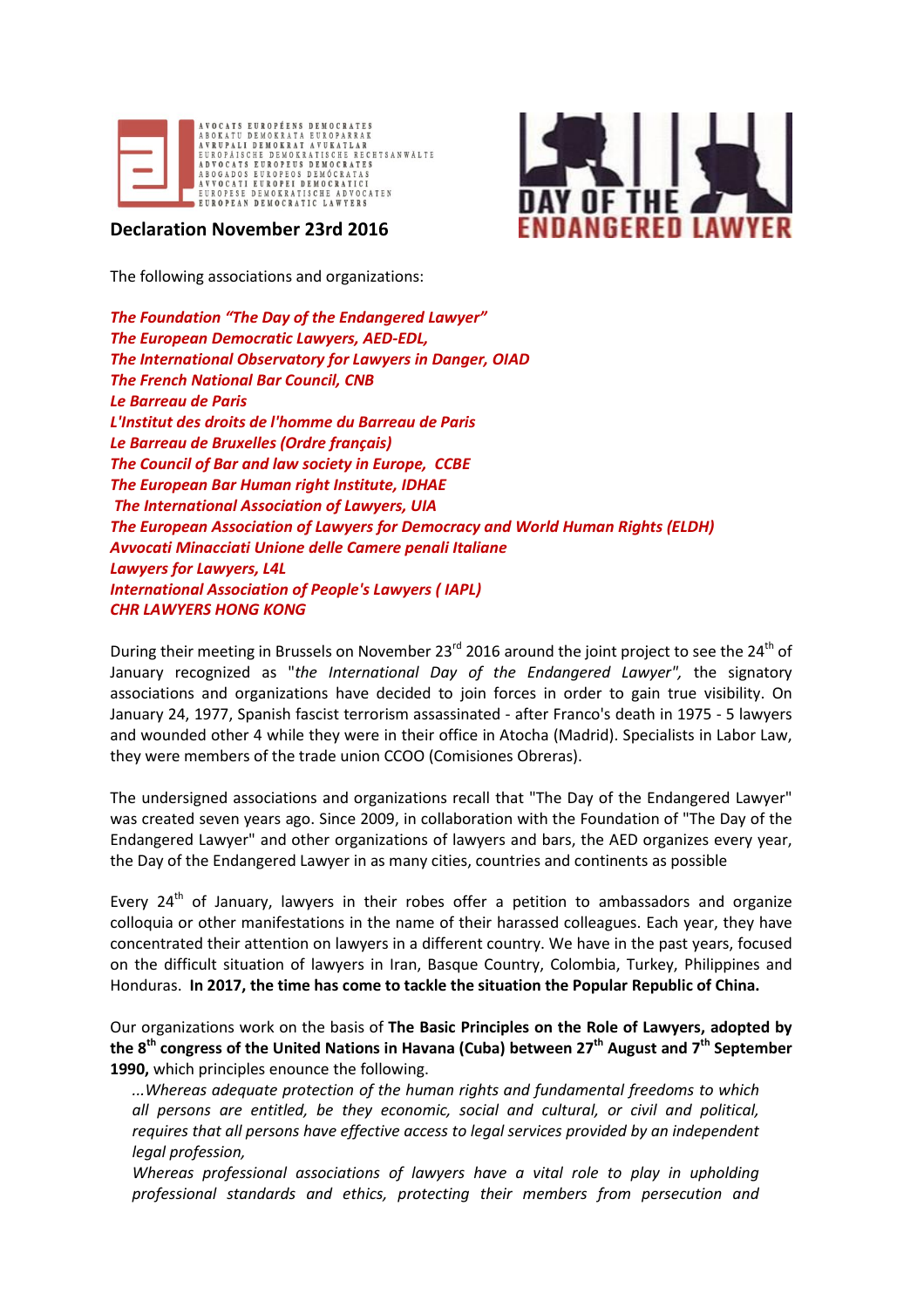*improper restrictions and infringements, providing legal services to all in need of them, and cooperating with governmental and other institutions in furthering the ends of justice and public interest,*

## **The Basic Principles establish the following guarantees related to the exercise of the legal profession:**

*16. Governments shall ensure that lawyers a) are able to perform all their professional functions without intimidation, hindrance, harassment or improper interference; b) able to travel and consult with their clients freely both within the country and abroad; and c) do not suffer, or be threatened with, prosecution or economic or other sanctions for any action taken in accordance with recognized professional duties, standards and ethics.*

*17. Where the security of lawyers is threatened in the exercise of their functions, they shall be adequately safeguarded by the authorities.*

*18. Lawyers shall not be identified with their clients or the cause of their customers due to the performance of their duties.*

**Recommendation No. R (2000) 21 of the Committee of Ministers (Council of Europe) Member States on the freedom of exercise of the legal profession** also sets minimum protection of Freedom of exercise of legal profession that often are not met by state or para-statal powers.

As the **Special Rapporteur on the Independence of Judges and Lawyers**. Monica Pinto has written (and in accordance to the Resolution 26/7 of the Council of Human Rights) in her last rapport of the 22nd of August 2016:

*"100. States should take positive and proactive measures to protect the independence of lawyers and ensure that they are in a position to discharge their professional functions without intervention or interference of any sort, including from non-State actors. In so doing, they should take effective measures to implement the Basic Principles on the Role of Lawyers and other norms and standards relating to the independence and functions of lawyers in law and practice. Any attacks or interference of any sort against lawyers should be diligently and independently investigated and perpetrators should be prosecuted and sanctioned.*

*101. States should acknowledge, respect and protect the status of lawyers who promote and defend human rights as human rights defenders.*

*104. States should not identify lawyers with their clients or their clients' causes; they should be proactive in taking measures aimed at preventing the occurrence of such identification.*

*105. States should respect and protect the privileged lawyer-client relationship, in particular, they should respect and protect the confidentiality of all documents, communications, messages and other information concerning clients, as well as all the devices and places where such information can be found, including protection from illegal searches and seizures.*

*106. States should review and amend or refrain from adopting legal provisions, in particular in counter-terrorism or national security-related legislation, that encroach on the independence of lawyers and the free exercise of their functions. Furthermore, legislation related to surveillance should stipulate that State surveillance of communications shall only occur under the most exceptional circumstances and exclusively under the supervision of an independent judicial authority.*

*108. All State institutions, including the judiciary, should respect and protect the right of lawyers to freedom of opinion and expression, including with regard to activities not undertaken in the context of the representation of clients, such as academic research for participation in legislative drafting processes.*

*114. The role and the capacity of national bar associations should be enhanced to protect their membership, especially in cases of harassment and undue interference with professional work.* 

*117. International associations of lawyers, together with international non-governmental organizations, should build networks to act in coordination and solidarity to defend and protect lawyers from attacks.*